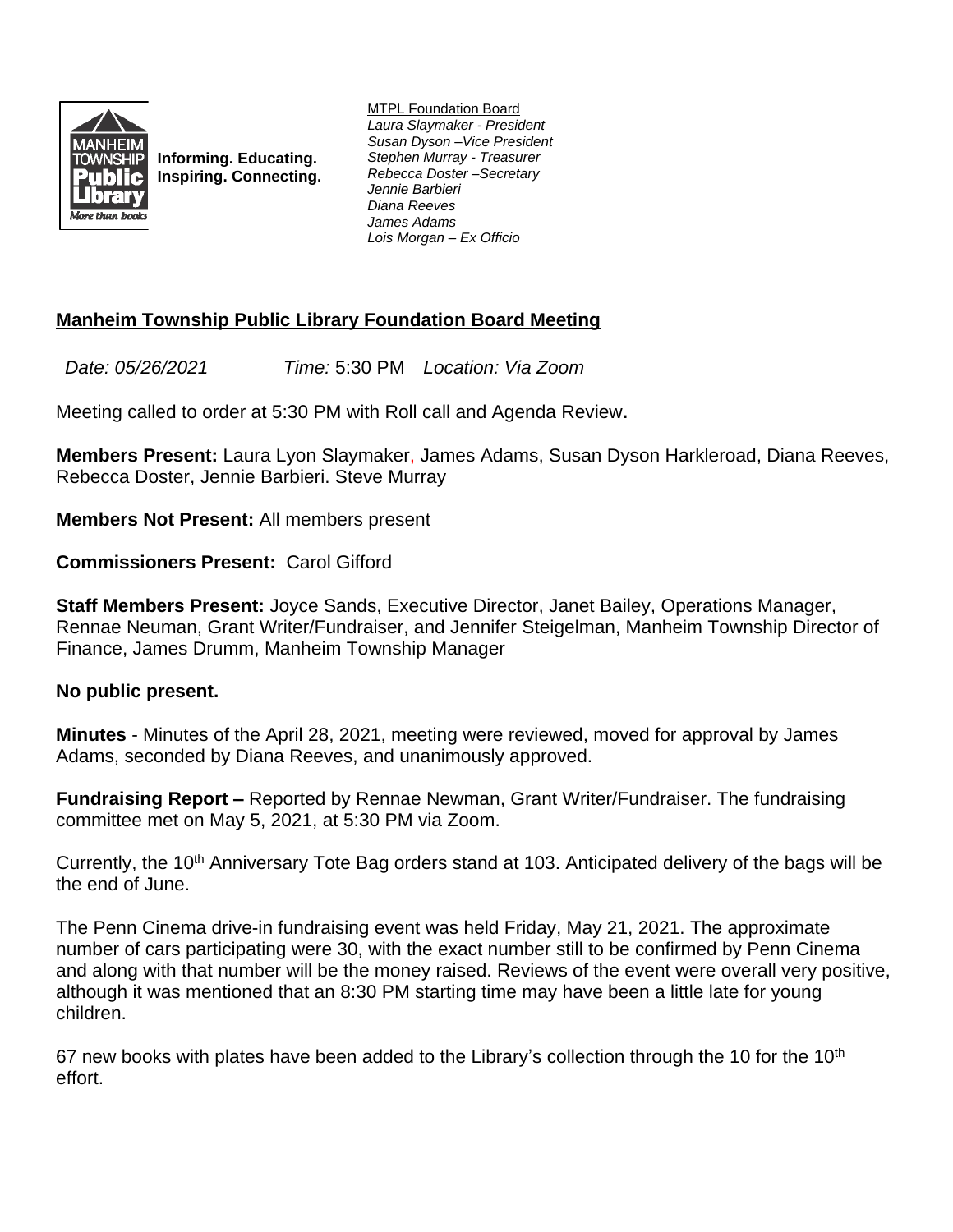The ribbon cutting for StoryWalk® was held on Monday, May 24 with several MT BOC members attending. Declan Murphy has been working to edit the promotional video featuring donor, Lois Morgan. The grand opening book panels are in place with the last panel featuring an entry opportunity for a prize.

Friends of the MTPL have relocated the Lobby Inventory to the Tell Café, which had been closed due to COVID. The new venture is named the Friends' Book Spot.

The 10<sup>th</sup> Anniversary celebration will be held at the library on Saturday, September 25, 2021, from 10 AM to 3 PM. Plans call for food trucks to be outside of the library with fundraising and other activities to be held inside.

The committee will meet again on June 2, 2021, at 5:30 PM via Zoom.

## **Committee Reports**

**Finance Report –** A motion was brought forward by Jim Adams, to approve the RFP for endowment fund management. Jennie Barbieri seconded the motion which was approved unanimously.

A motion was made by Jim Adams and seconded by Susan Dyson Harkleroad to send via USPS an invitation to identified investment fund managers as well as an advertisement for invitation for investment fund management. The advertisement will appear in the legal section of LNP and the websites for both Manheim Township and the MTPL. Questions may be submitted by investment managers to Joyce Sands for a 10-day period after publication, Joyce will have 10 days to provide answers to any questions raised, and the investment manager proposals will be due 30 days from publication. The motion was approved unanimously. Target date for the advertisement is June 15, 2021.

A question was entertained regarding the total of seed dollars that may be required to start the Endowment Fund but discussion will be delayed until RFP's are received and reviewed.

The LCCF Funds available for grant, are as follows: \$ 4,948.45, in a designated account, \$ 1,033.59, in the John Fry account for periodical purchase, and \$ 680.12, in the agency account. A motion was made by Steve Murray and seconded by Jim Adams to take distribution for all three accounts.

A motion was made by Steve Murray to transfer \$15,000.00 from the Fulton Bank Foundation Account as a MTPL Foundation Board contribution to Manheim Township and seconded by Jim Adams. The motion was approved unanimously.

**Facilities Report –** Joyce Sands, Janet Bailey and Rennae Neuman held a meeting on May 4, 2021, to discuss the short-range and long-range plan for the Tell Café. The hours for lobby inventory have been expanded for browsing. More furniture from COVID storage has been placed in the Café, space. The expanded space and inventory will be called the "Friends' Bool Spot". The books on these shelves are acquired through donation.